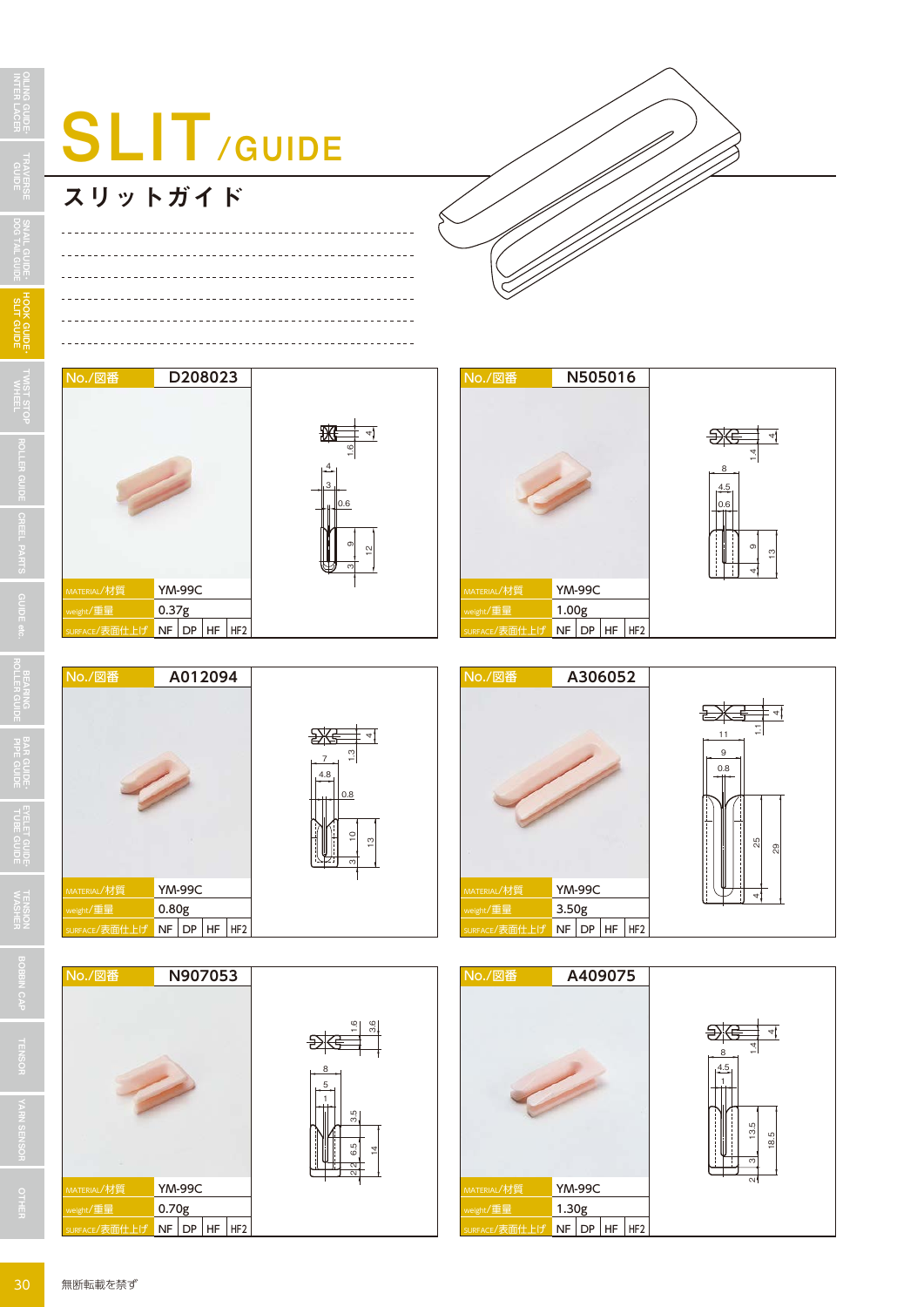

MATERIAL/材質 YM-99C  $\epsilon_{\text{light}}/\bar{\mathbf{H}}$ 量 2.00g

MATERIAL/材質 YM-99C  $v_{\text{ght}}/\bar{\mathbb{E}}$ 量 0.70g

 $NF$  DP  $H$ F  $H$ F2

 $\overline{\phantom{a}}$  NF DP HF HF2

OTHER YARN SENSOR